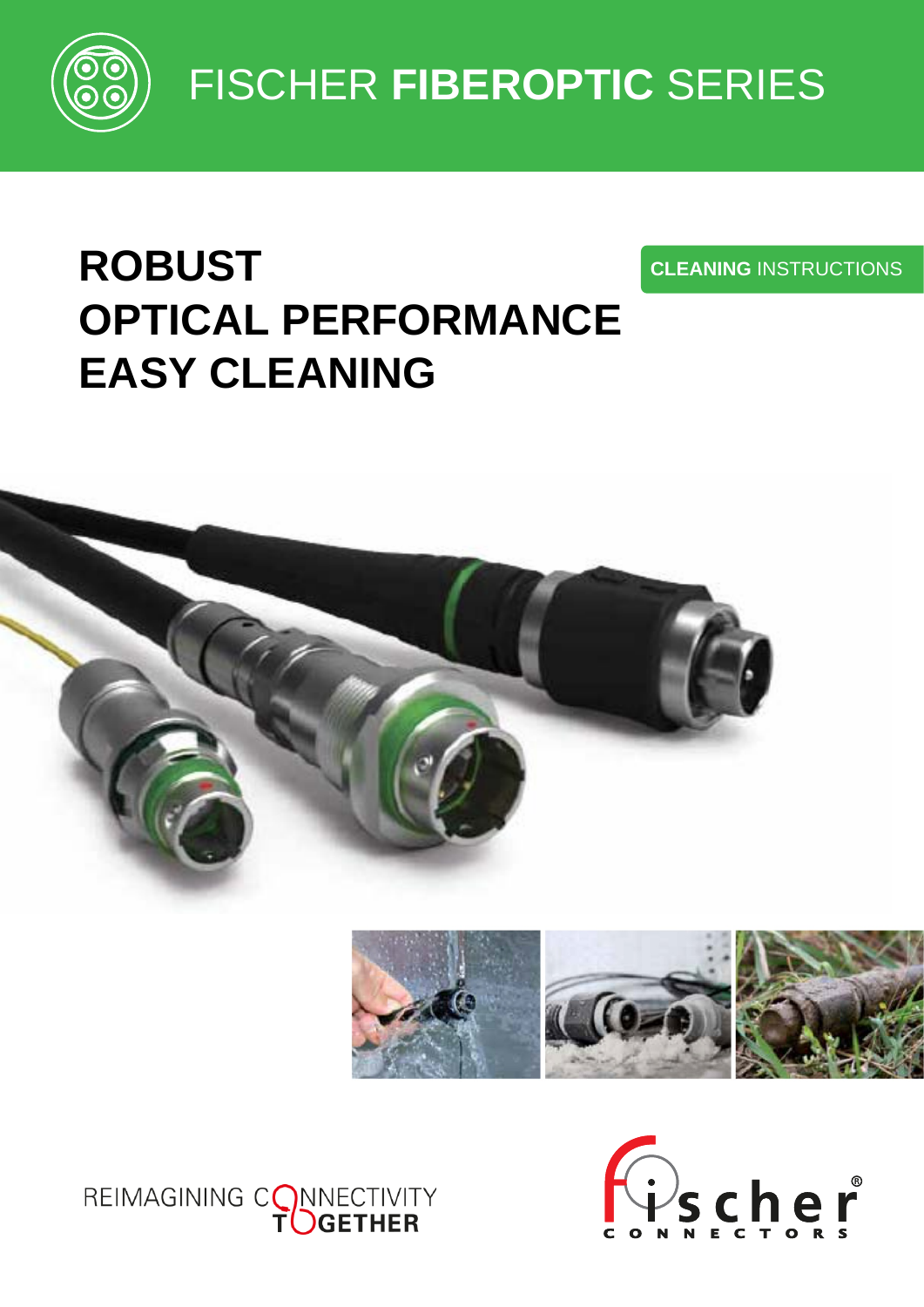## <span id="page-1-0"></span>**INTRODUCTION**

The Fischer FiberOptic Series push-pull connector solutions are purpose built to withstand the elements of rugged and harsh environments, providing virtually faultless optical performance. This rugged pushpull fiber optic connector, for both indoor and outdoor applications, **can also be available** pre-cabled for maximum performance and time saving.

Fischer Connectors recommends the following three cleaning options for the Fischer FiberOptic Series.

- 1. Rapid cleaning (one click cleaning) FO1, FO2, FO4 and FOH.
- 2. Field cleaning (Tap water cleaning) FO1, FO2 and FO4 only.

**CAUTION:This cleaning method is NOT recommended for the FOH, as the electrical contacts should be completely dry before using the connector again.**

- 3. Maintenance cleaning (ultrasonic cleaning)
- **CAUTION:This cleaning method is recommended for the FO1, FO2 and FO4. However, it is possible for the FOH, but only if the connector is completely dry before using it again because of the electrical contacts.**

## **TABLE OF CONTENTS**

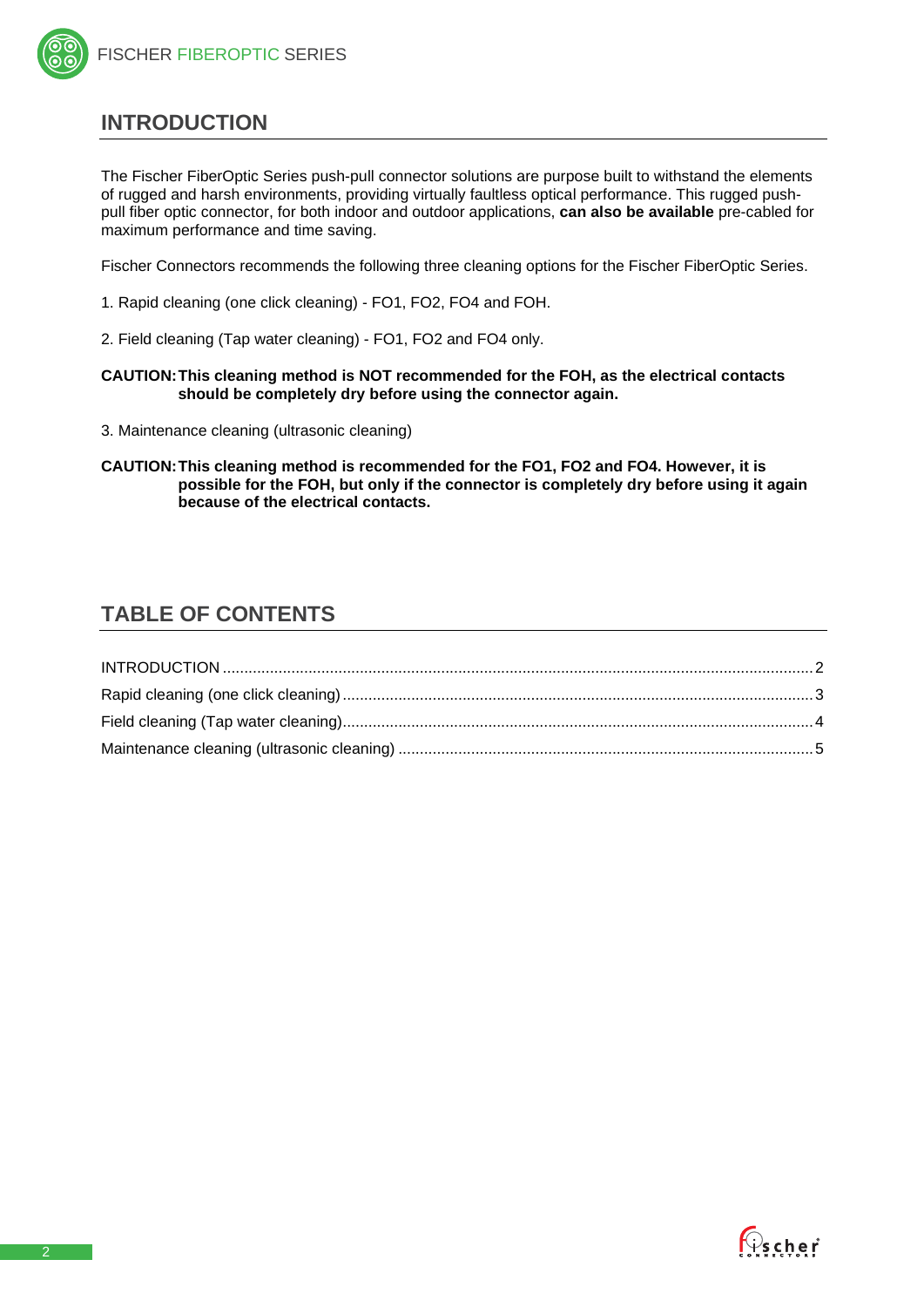## <span id="page-2-0"></span>**RAPID CLEANING (one click cleaning) - FO1, FO2, FO4 & FOH**



*FOR RAPID CLEANING WHEN NO VISIBLE DIRT IS PRESENT ON THE CONNECTOR.*

#### **What you need**

US conec IBC™ Brand Cleaner (H125) Tweezers





## **Procedure**

- Insert IBCTM Brand Cleaner on male contact (receptacles) and perform one click /cleaning per contact.
- Remove the IBC™ Brand Cleaner adapter, insert it in the female contacts (plugs) and perform one click / cleaning per contact.
- Always clean both sides of the connector (if you mate a dirty contact with a clean one, you pollute both of them).
- If the cleaning is not efficient enough, remove the sleeve holder, manually unscrew it for FO1 or use tweezers for FO2, FO4 and FOH and repeat the cleaning with the IBC™ Brand cleaner.



**Cleaning the electrical contacts is also necessary because dirt at their tip will lead to heat buildup and eventually to contact failure.**



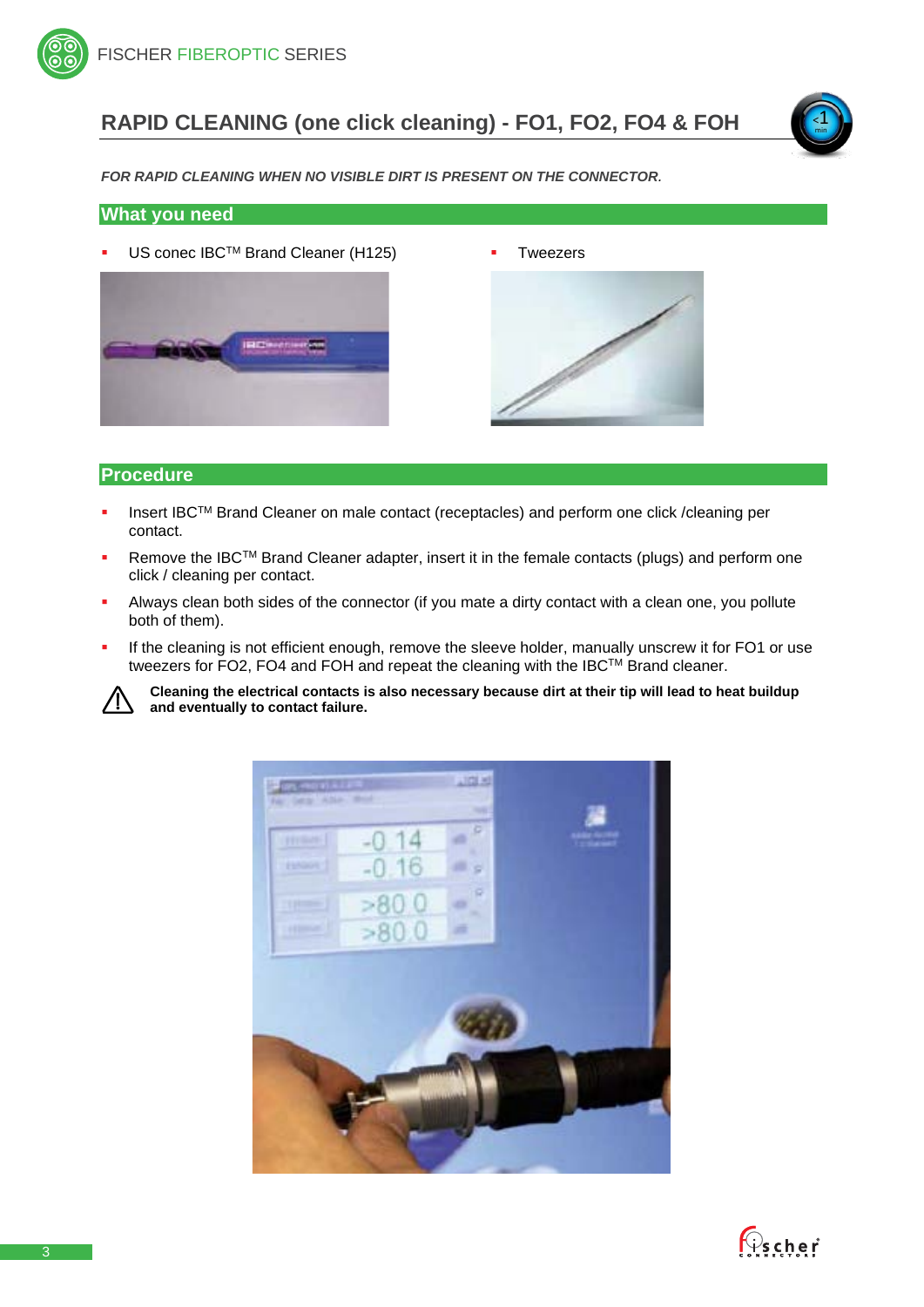# <span id="page-3-0"></span>**FIELD CLEANING (Tap water cleaning) - FO1, FO2, FO4 only**



#### **What you need**

US conec IBC™ Brand Cleaner (H125)



Canned air



Tweezers



Running Tap water



## **Procedure**

- Put your connector under running tap water until everything is cleaned.
- Remove the sleeve holder, manually unscrew it for FO1 or use tweezers for FO2, FO4 and FOH and repeat the cleaning with the IBCTM Brand cleaner.
- Repeat the tap water operation if needed.
- **Dry the contacts & connector by spraying canned air on it.**
- **•** Dry the sleeve holder by spraying canned air on it.
- **Insert IBCTM Brand Cleaner on all contacts and perform one click / cleaning per contact.**
- Reassemble the sleeve holder.

<span id="page-3-1"></span>

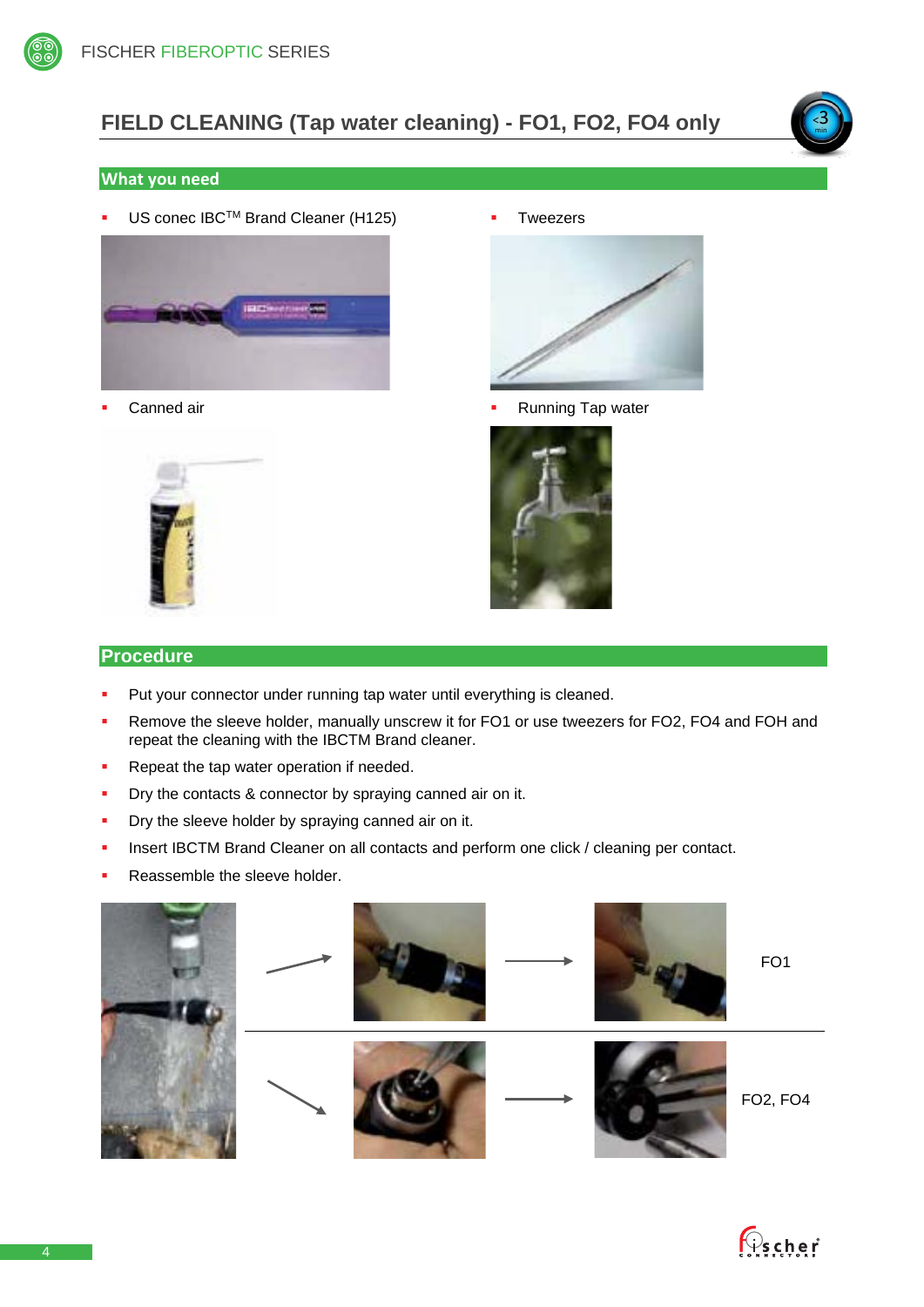

# **MAINTENANCE CLEANING (ultrasonic cleaning) - FO1, FO2 & FO4**



 Ultrasonic bath *Recommended bath composition: Isopropyl alcohol*



Canned air



Tweezers



<5 min

Running Tap water



## **Procedure**

- **Put your connector under running tap water until everything is globally cleaned.**
- Remove the sleeve holder, manually unscrew it for FO1 or use tweezers for FO2, FO4 and FOH and repeat the cleaning with the IBC™ Brand cleaner.
- Put the connector & the sleeve holder in the ultrasonic bath for  $\sim$ 1 minute.
- **Dry the contacts & connector by spraying canned air on it.**
- Dry the sleeve holder by spraying canned air on it.
- Reassemble the sleeve holder.
- Slightly grease the plug sealing plan to recover full sealing capabilities\*.